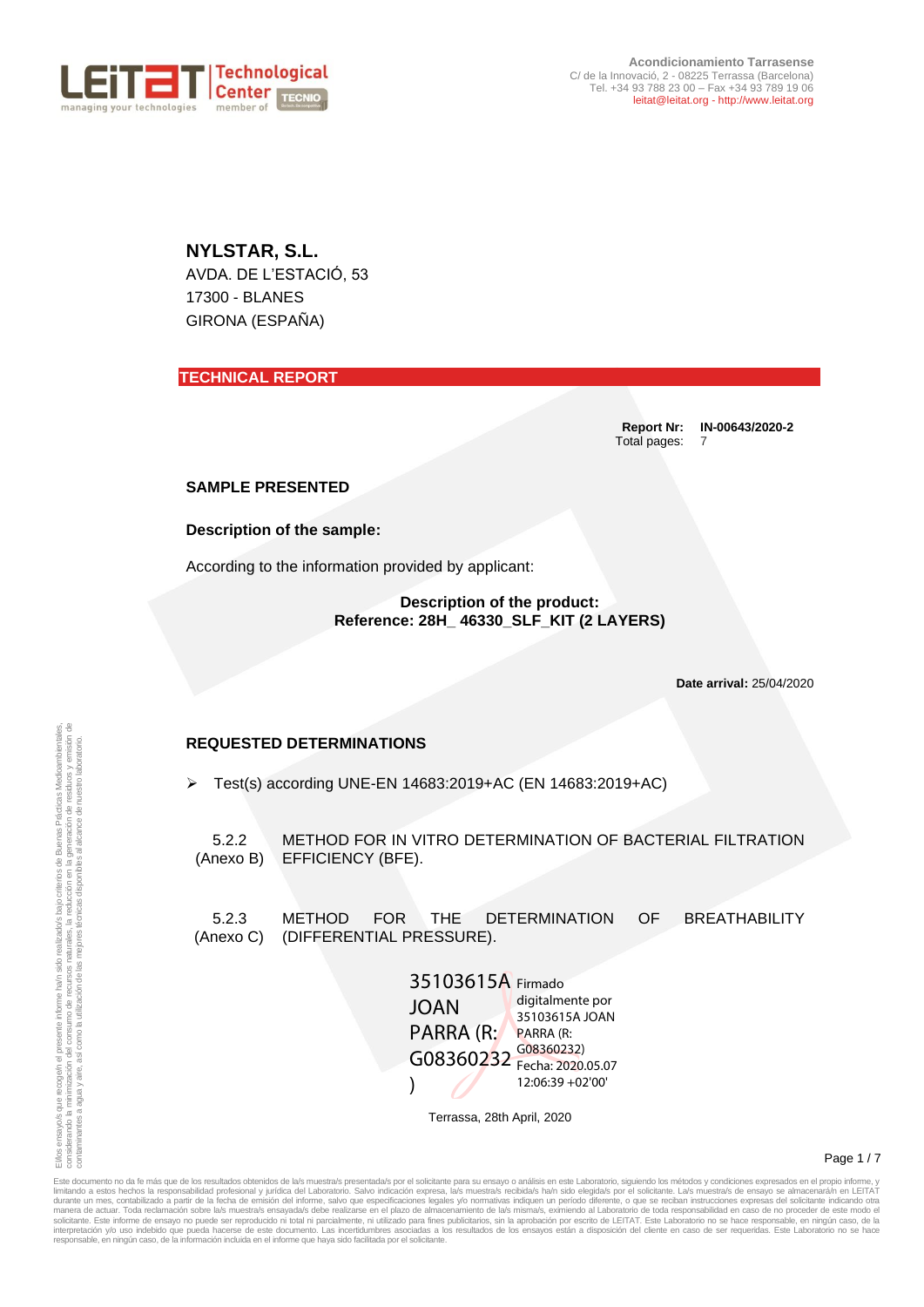

# **METHOD FOR IN VITRO DETERMINATION OF BACTERIAL FILTRATION EFFICIENCY (BFE).**

**According to:** UNE-EN 14683:2019+AC (EN 14683:2019+AC), paragraph 5.2.2 and annex B

**Scope:** The purpose of this test is to verify the bacterial filtration efficiency (BFE) of the masks, by determining the number of colonies forming units that pass through the material, expressed as a percentage of the number of colonies forming units present in the inoculation spray.

### **Testing equipment:** Six Stage Cascade Impactor Nebulizer Spray chamber **Flowmeters** Manometer Peristaltic pump Vacuum pump Erlenmeyer flasks (250 ml, 500 ml)

### **Pre-conditioning of the samples:** ≥ 4 hours / 21ºC ± 5ºC / 85% RH. ± 5% RH.

## **Test conditions**

| Identification of the material tested: According to the information provided by applicant |
|-------------------------------------------------------------------------------------------|
| Reference 28H_46330_SLF_KIT (2 LAYERS)                                                    |
| Test conditions: $23^{\circ}C \pm 2^{\circ}C / 50\%$ HR. $\pm 5\%$ HR.                    |
| Number of samples: 5                                                                      |
| Test sample dimensions: $100 \text{ cm}^2$ (10 cm x 10 cm)                                |
| Area under test: 50 cm <sup>2</sup>                                                       |
| Face in direct contact with the inoculating spray: Indistinct                             |
| Flow during the test: 28,3 ml/min.                                                        |
| Test microorganism: Staphylococcus aureus ATCC 6538                                       |
| Bacterial suspension (inoculum): 1,5 x 10 <sup>5</sup> cfu/ml                             |
| Incubation conditions: 24 hours at $36^{\circ}C \pm 1^{\circ}C$                           |
| Date of performance: 22 - 23 April, 2020                                                  |

## **Results:**

| <b>CONTROL VALUES</b> |                     |                     |                     |                     |                     |                     |                                |
|-----------------------|---------------------|---------------------|---------------------|---------------------|---------------------|---------------------|--------------------------------|
| <b>Control</b>        | Level 1<br>(cfu/pl) | Level 2<br>(cfu/pl) | Level 3<br>(cfu/pl) | Level 4<br>(cfu/pl) | Level 5<br>(cfu/pl) | Level 6<br>(cfu/pl) | <b>Total</b><br>count<br>(cfu) |
| Positive              | 564                 | 620                 | 688                 | 756                 | 908                 | 462                 | 3998                           |
| Negative              | 0                   | 0                   | 0                   | 0                   | 0                   | 0                   | $\bf{0}$                       |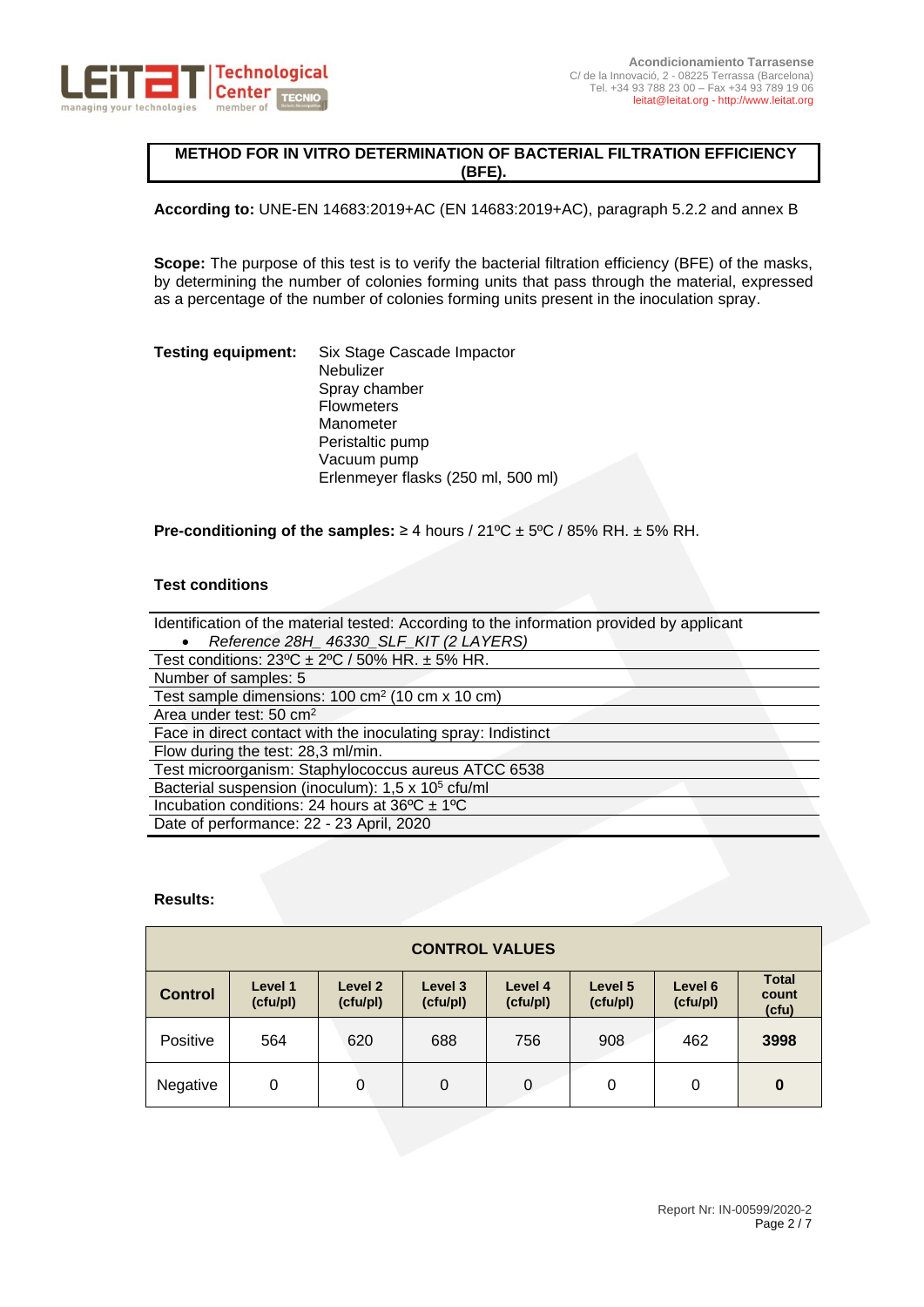

| <b>VALUES OF TEST SAMPLE</b> |                     |                                |                     |                     |                     |                     |                                |
|------------------------------|---------------------|--------------------------------|---------------------|---------------------|---------------------|---------------------|--------------------------------|
| <b>Sample</b>                | Level 1<br>(cfu/pl) | Level <sub>2</sub><br>(cfu/pl) | Level 3<br>(cfu/pl) | Level 4<br>(cfu/pl) | Level 5<br>(cfu/pl) | Level 6<br>(cfu/pl) | <b>Total</b><br>count<br>(cfu) |
| #1                           | 1                   | $\mathbf 0$                    | 0                   | 13                  | 189                 | 74                  | 277                            |
| #2                           | 5                   | $\mathbf 0$                    | 26                  | 52                  | 153                 | 92                  | 328                            |
| #3                           | 10                  | 17                             | 34                  | 38                  | 171                 | 79                  | 349                            |
| #4                           | 7                   | 13                             | 22                  | 17                  | 134                 | 82                  | 275                            |
| #5                           | 9                   | 9                              | 16                  | 27                  | 146                 | 47                  | 254                            |

## **CALCULATION OF BACTERIAL FILTRATION EFFICACY (BFE)**

According to equation:  $B = (C - T) / C \times 100$ 

Where,

C: Mean total plate count for the two positive controls

T: Total count for the sample tested

| Test #1             | 93,07% |
|---------------------|--------|
| Test #2             | 91,80% |
| Test #3             | 91,27% |
| Test #4             | 93,12% |
| Test #5             | 93,65% |
| <b>Middle value</b> | 92,58% |

| Requirement (UNE 0065:2020) | <b>Result</b> | <b>Test</b><br>OK | <b>Test</b><br><b>NOK</b> | NA/<br><b>NR</b> |
|-----------------------------|---------------|-------------------|---------------------------|------------------|
| BFE $\geq 90\%$             | 92,58%        |                   |                           |                  |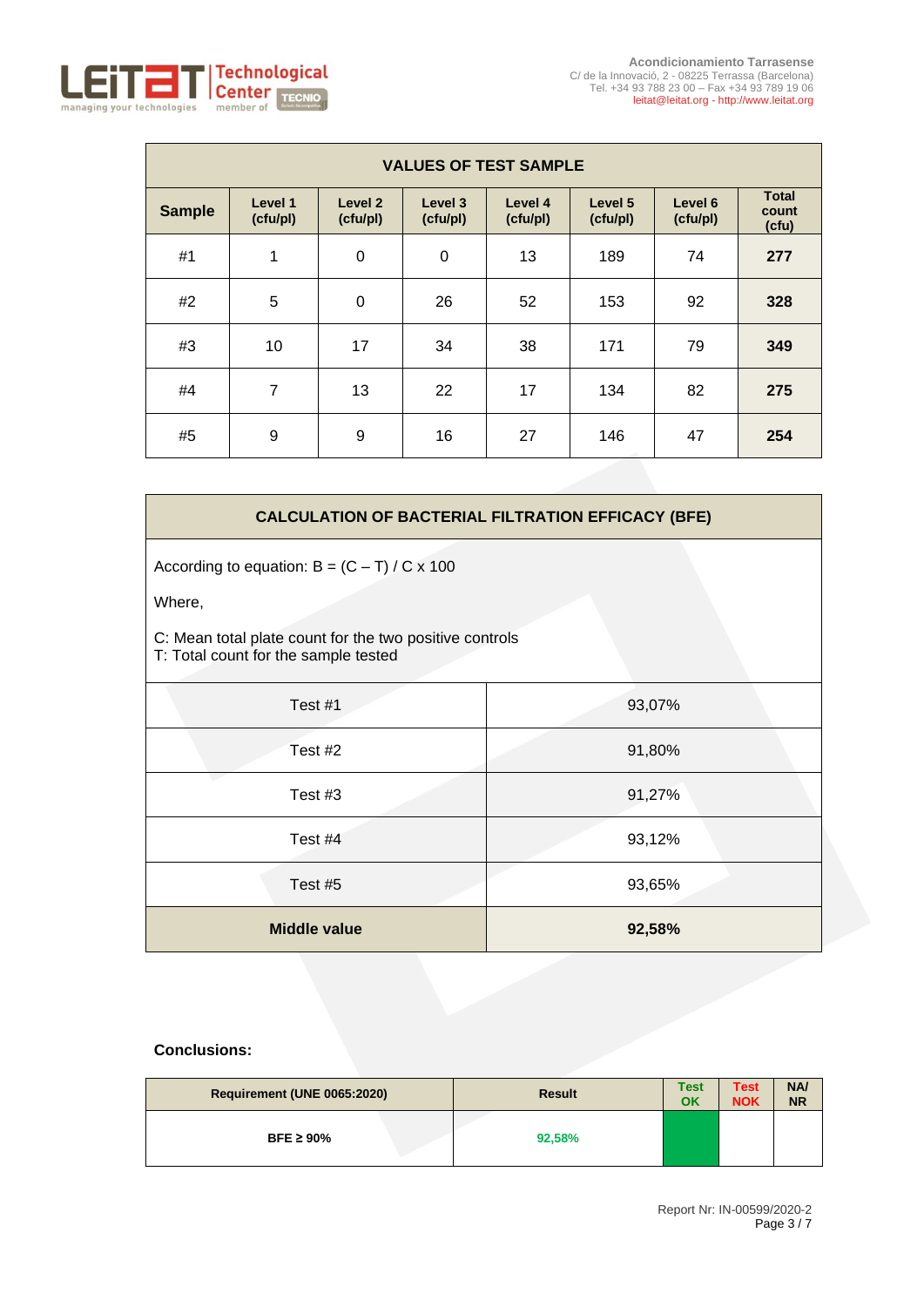

# **METHOD FOR THE DETERMINATION OF BREATHABILITY (DIFFERENTIAL PRESSURE).**

**According to:** UNE-EN 14683:2019+AC (EN 14683:2019+AC), paragraph 5.2.3 and annex C

**Scope:** The purpose of this test is to determine the differential pressure of a mask or a material intended for a mask, understanding air permeability as such, measured by determining the pressure difference through the material under specified conditions of flow, temperature and humidity of the air. Differential pressure is an indicator of the "breathability" of the mask.

**Testing equipment:** Permeability air, TEXTEST FX 3300-III, nº EQ189

**Pre-conditioning of the samples**≥ 4 hours / 21ºC ± 5ºC / 85% RH. ± 5% RH.

#### **Test conditions:**

Identification of the material tested: According to the information provided by applicant • *Reference: 28H\_ 46330\_SLF\_KIT (2 LAYERS)*

Test conditions:  $20^{\circ}$ C ±  $2^{\circ}$ C / 65% HR. ± 4% HR. Number of samples: 1 (minimum 5 measurements) Test surface: 4,9 cm<sup>2</sup>

Flow during test: 8 l/min. Face tested in contact with the head: Indistinct Date of performance: 22nd April 2020

**Results:**

|                                             | #1  | #2  | #3   | #4  | #5  |
|---------------------------------------------|-----|-----|------|-----|-----|
| <b>Differential pressure (Pa)</b>           | 284 | 289 | 279  | 289 | 284 |
| Differential pressure (Pa/cm <sup>2</sup> ) | 58  | 59  | 57   | 59  | 58  |
| Mean value (Pa/cm <sup>2</sup> )            |     |     | 58   |     |     |
| Uncertainty <sup>(2)</sup>                  |     |     | ± 3% |     |     |

*(2) This value corresponds to the relative method uncertainty (%) obtained by multiplying the standard method uncertainty by the coverage factor k = 2, which, for a normal distribution, corresponds to a coverage probability of approximately 95%.*

| <b>Requirement (UNE 0065:2020)</b>         | <b>Results</b>                 | <b>Test</b><br>OK | <b>Test</b><br><b>NOK</b> | NA/<br><b>NR</b> |
|--------------------------------------------|--------------------------------|-------------------|---------------------------|------------------|
| Breathability $\leq 60$ Pa/cm <sup>2</sup> | 58 Pa/cm <sup>2</sup> $\pm$ 3% |                   |                           |                  |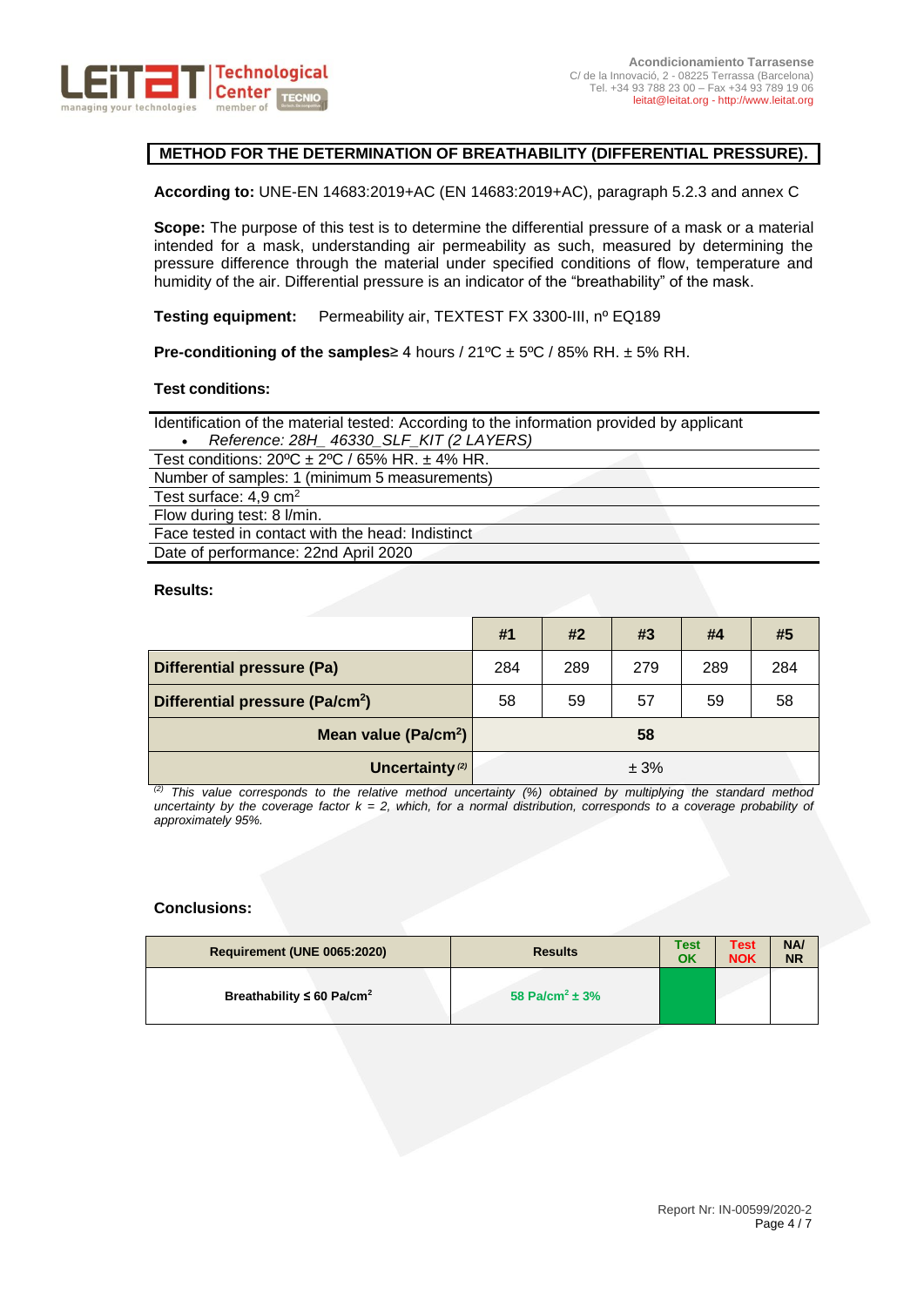

# **METHOD FOR IN VITRO DETERMINATION OF BACTERIAL FILTRATION EFFICIENCY (BFE).**

**According to:** UNE-EN 14683:2019+AC (EN 14683:2019+AC), paragraph 5.2.2 and annex B

**Scope:** The purpose of this test is to verify the bacterial filtration efficiency (BFE) of the masks, by determining the number of colonies forming units that pass through the material, expressed as a percentage of the number of colonies forming units present in the inoculation spray.

**Testing equipment:** Six Stage Cascade Impactor **Nebulizer** Spray chamber **Flowmeters** Manometer Peristaltic pump Vacuum pump Erlenmeyer flasks (250 ml, 500 ml)

**Pre-conditioning of the samples:**  $\geq 4$  hours  $/21^{\circ}C \pm 5^{\circ}C / 85^{\circ}$  RH.  $\pm 5^{\circ}$  RH.

## **Test conditions**

| Identification of the material tested: According to the information provided by applicant |
|-------------------------------------------------------------------------------------------|
| Reference 28H 46330 SLF KIT (2 LAYERS)                                                    |
| Test conditions: $23^{\circ}C \pm 2^{\circ}C / 50\%$ HR. $\pm 5\%$ HR.                    |
| Number of samples: 5                                                                      |
| Test sample dimensions: 100 cm <sup>2</sup> (10 cm x 10 cm)                               |
| Area under test: $50 \text{ cm}^2$                                                        |
| Face in direct contact with the inoculating spray: Indistinct                             |
| Flow during the test: 28,3 ml/min.                                                        |
| Test microorganism: Staphylococcus aureus ATCC 6538                                       |
| Bacterial suspension (inoculum): 1,5 x 10 <sup>5</sup> cfu/ml                             |
| Incubation conditions: 24 hours at $36^{\circ}$ C ± 1°C                                   |
| Pre-treatment: 5 cycles washing at 60 °C (UNE-EN ISO 6330 program 6N) and air dried (UNE- |
| EN ISO 6330:2012, type A)                                                                 |
| Date of performance: 22 - 23 April, 2020                                                  |

### **Results:**

| <b>CONTROL VALUES</b> |                     |                     |                     |                     |                     |                     |                                |
|-----------------------|---------------------|---------------------|---------------------|---------------------|---------------------|---------------------|--------------------------------|
| <b>Control</b>        | Level 1<br>(cfu/pl) | Level 2<br>(cfu/pl) | Level 3<br>(cfu/pl) | Level 4<br>(cfu/pl) | Level 5<br>(cfu/pl) | Level 6<br>(cfu/pl) | <b>Total</b><br>count<br>(cfu) |
| Positive              | 487                 | 512                 | 609                 | 683                 | 715                 | 437                 | 3443                           |
| Negative              | 0                   | 0                   | 0                   | 0                   | 0                   | 0                   | $\bf{0}$                       |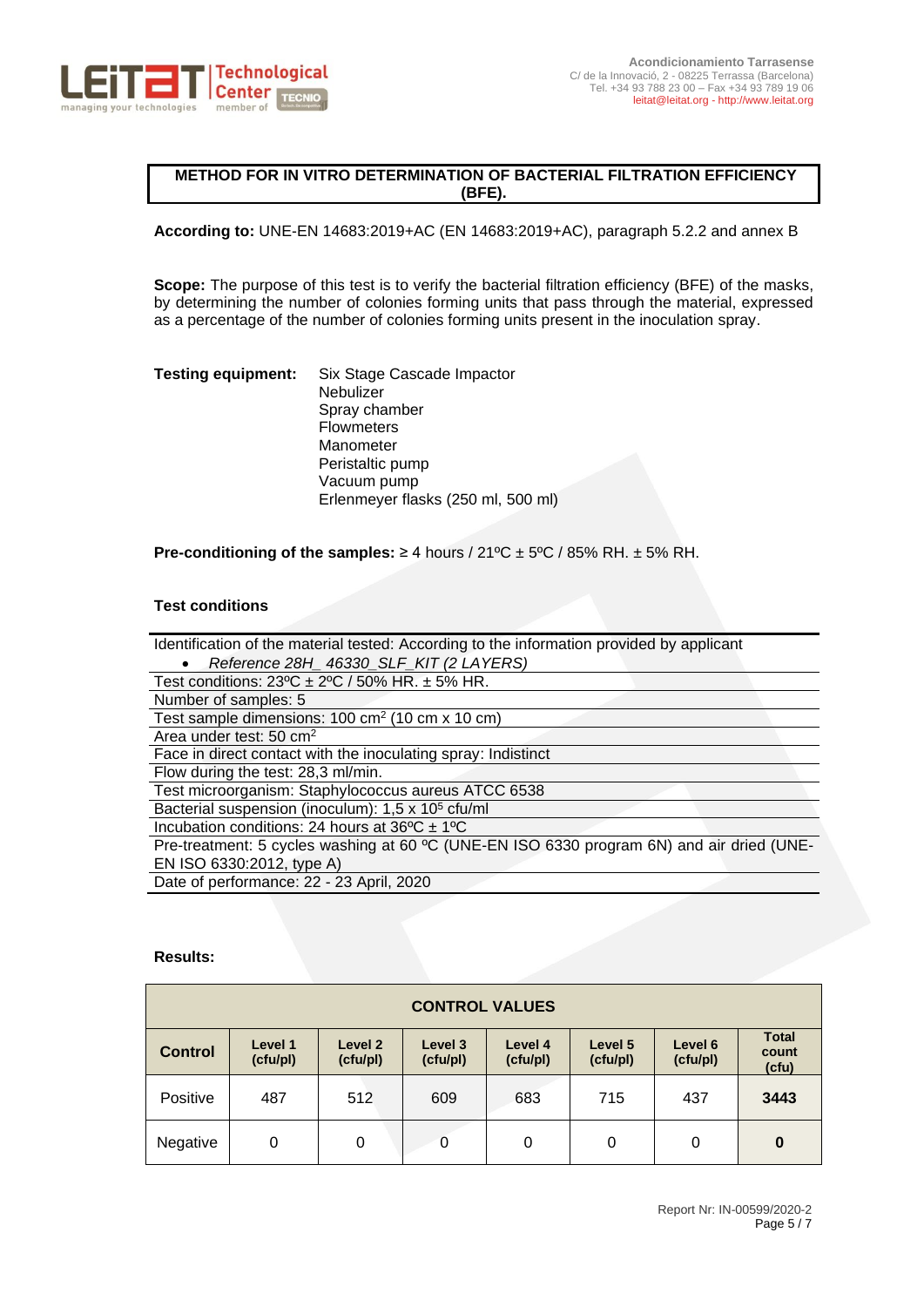

|               | <b>VALUES OF TEST SAMPLE</b> |                                |                     |                     |                     |                     |                                |  |
|---------------|------------------------------|--------------------------------|---------------------|---------------------|---------------------|---------------------|--------------------------------|--|
| <b>Sample</b> | Level 1<br>(cfu/pl)          | Level <sub>2</sub><br>(cfu/pl) | Level 3<br>(cfu/pl) | Level 4<br>(cfu/pl) | Level 5<br>(cfu/pl) | Level 6<br>(cfu/pl) | <b>Total</b><br>count<br>(cfu) |  |
| #1            | 8                            | 12                             | 5                   | 35                  | 201                 | 79                  | 340                            |  |
| #2            | 11                           | $\overline{2}$                 | 17                  | 44                  | 132                 | 107                 | 313                            |  |
| #3            | 17                           | 19                             | 23                  | 44                  | 150                 | 86                  | 339                            |  |
| #4            | 10                           | 21                             | 31                  | 36                  | 148                 | 97                  | 343                            |  |
| #5            | 12                           | 17                             | 28                  | 43                  | 175                 | 58                  | 333                            |  |

# **CALCULATION OF BACTERIAL FILTRATION EFFICACY (BFE)**

According to equation:  $B = (C - T) / C \times 100$ 

Where,

C: Mean total plate count for the two positive controls T: Total count for the sample tested

| Test #1             | 90,12% |
|---------------------|--------|
| Test #2             | 90,91% |
| Test #3             | 90,15% |
| Test #4             | 90,04% |
| Test #5             | 90,33% |
| <b>Middle value</b> | 90,31% |

| Requirement (UNE 0065:2020) | <b>Result</b> | <b>Test</b><br>OK | <b>Test</b><br><b>NOK</b> | NA/<br><b>NR</b> |
|-----------------------------|---------------|-------------------|---------------------------|------------------|
| BFE $\geq 90\%$             | 90,31%        |                   |                           |                  |